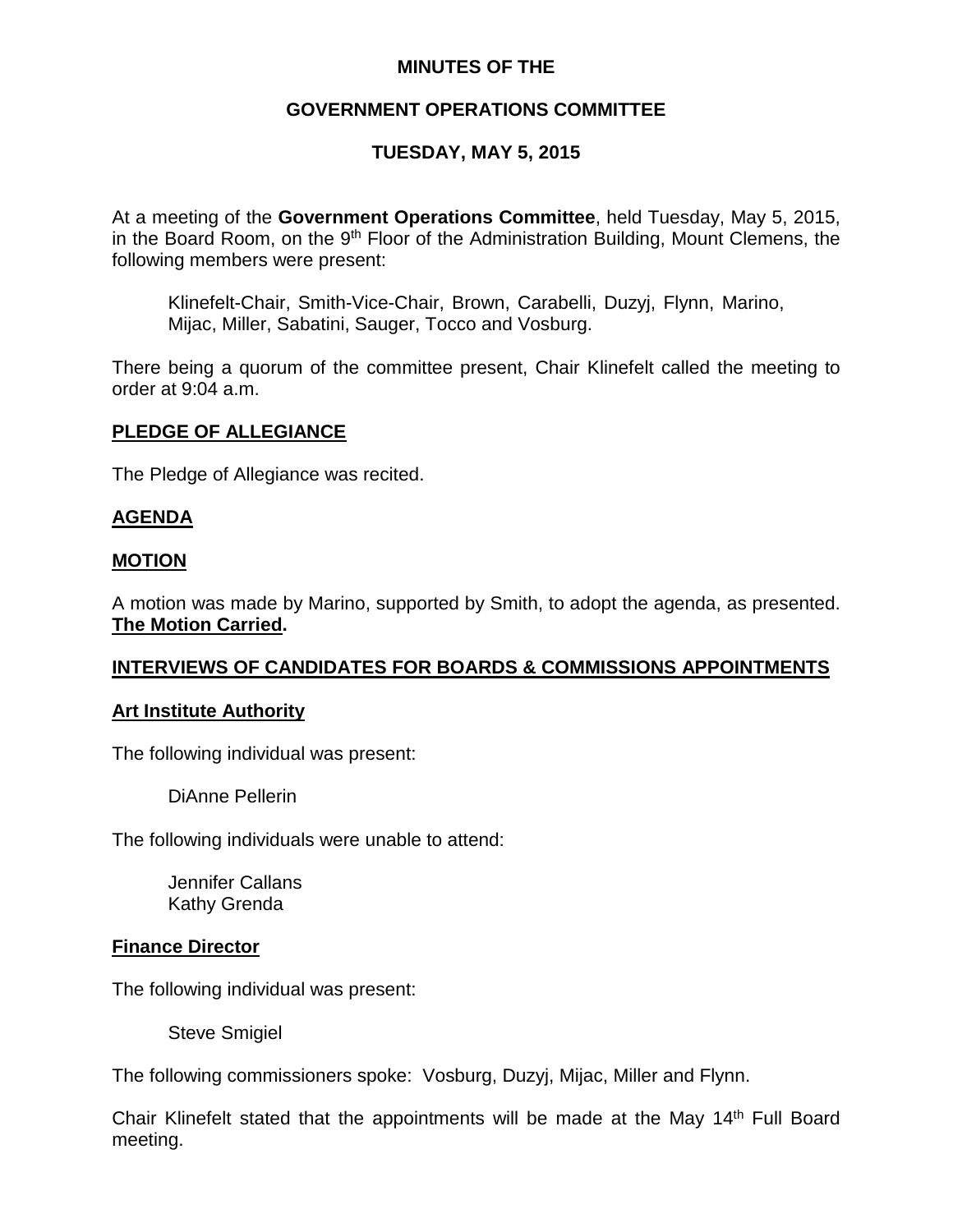# **AMENDMENT TO MACOMB COUNTY ART INSTITUTE AUTHORITY ARTICLES OF INCORPORATION (ARTICLE 3, SECTION 2)**

# **COMMITTEE RECOMMENDATION – MOTION**

A motion was made by Marino, supported by Vosburg, to recommend that the Board of Commissioners approve an amendment to Article 3, Section 2 of the Articles of Incorporation of the Macomb County Art Institute Authority as follows: 2. Term of Office. The terms of the members constituting the first Board shall be for three (3) years. The initial terms of each member shall commence upon acceptance of the appointment and shall terminate on May 15, 2015. The terms of succeeding members shall commence on May 1<sup>st</sup> and are as follows: Of the members appointed by the County Executive without Board of Commissioners approval, one member shall serve for two years and one member shall serve for three years; of the members appointed by the Commission Chair without County Executive approval, one member shall serve for two years and one member shall serve for three years; of the members appointed by the County Executive with approval by the Board of Commissioners, one member shall serve for two years and two members shall serve for three years. A member shall serve until his or her successor is appointed; further, a copy of this Board of Commissioners' action is directed to be delivered forthwith to the Office of the County Executive.

The following commissioner spoke: Flynn.

Chair Klinefelt called for a vote on the motion and **THE MOTION CARRIED.**

## **PRESENTATION OF 2014 MACOMB COUNTY ART INSTITUTE AUTHORITY REPORT AND 2014 DIA SERVICE AGREEMENT COMPLIANCE REPORT**

Stan Simek, Chair of the Art Institute Authority, Kathryn Dimond, DIA Community Relations Director, and Jill Smith, Assistant Corporation Counsel, were present and provided an overview.

### **MOTION**

A motion was made by Carabelli, supported by Tocco, to receive and file the presentation provided.

The following commissioner spoke: Vosburg.

Chair Klinefelt called for a vote on the motion and **The Motion Carried.**

# **EXECUTIVE SESSION TO DISCUSS PENDING LITIGATION**

### **MOTION**

A motion was made by Marino, supported by Smith, to enter into Executive Session for the purpose of discussing pending litigation.